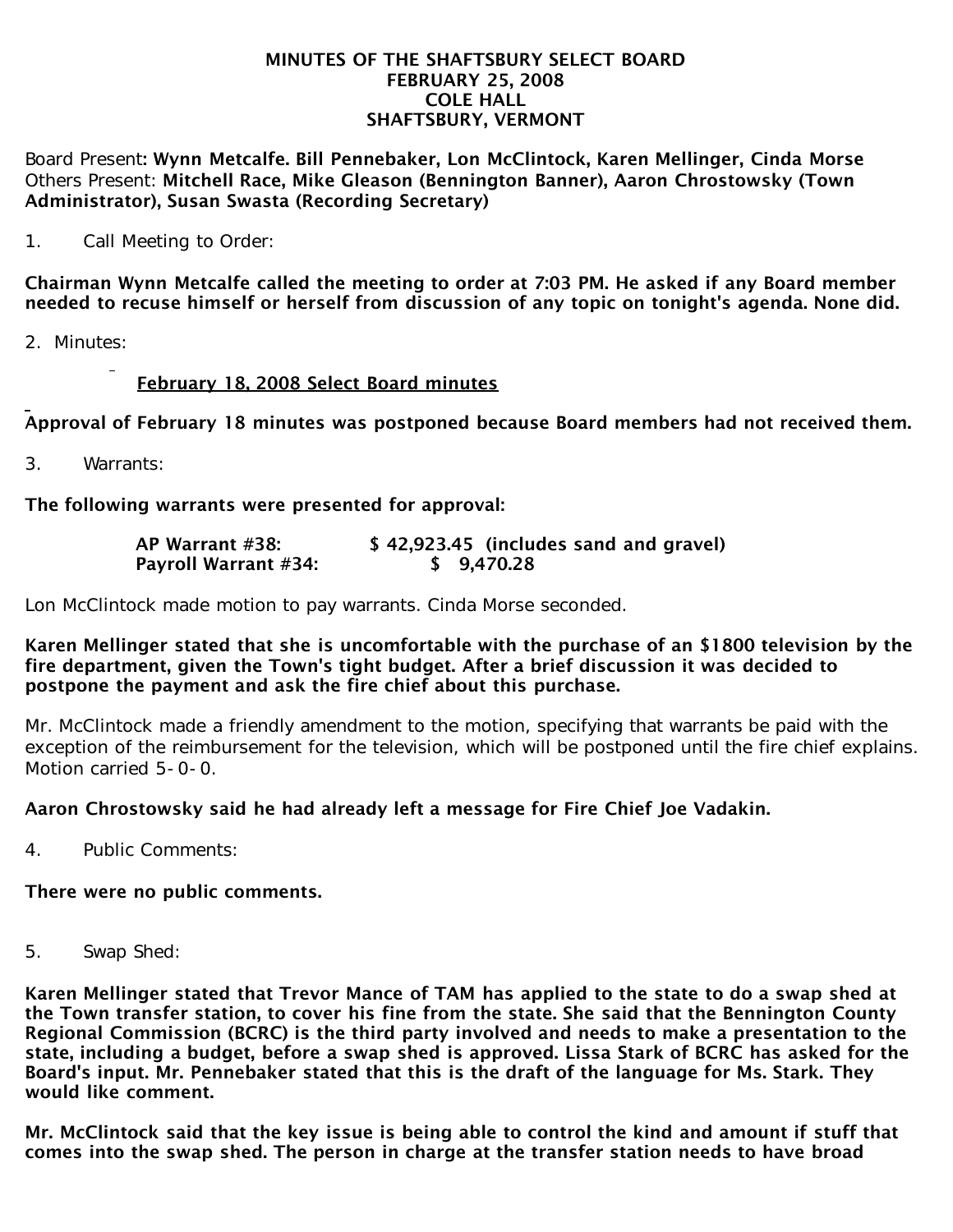discretion in accepting things. He likes the idea of having a general list of approved items. He questioned the idea of tagging items with name, address, and phone number.

Mr. Pennebaker said that tagging might limit the problem of getting too many things they can't get rid of. Ms. Mellinger said they also discussed having people make a donation when they drop things off. Ms. Morse said this would be easier than chasing people down later through tags.

Mr. McClintock recommended starting slowly to see how much they are getting rid of before charging an upfront fee. He asked how much it costs to get rid of a ton of waste, and Mr. Pennebaker replied that it is \$100 per ton.

Mr. Pennebaker said that the cost of a part-time attendant will need to be covered, since this will be extra work for the transfer station employee. This would not be an additional employee, but the present attendant. He assumes that maintenance of the swap shed would be part of normal Town building maintenance. The only extra expense would be electricity.

Chairman Metcalfe stated that the attendant would need a raise because this is an extra job duty. Ms. Mellinger said that she is sort of doing it as it is, and may welcome something to do in slow periods.

Ms. Morse asked what Trevor Mance's funding will cover; whether they see the TAM fine amount as covering set up and operating expenses. Mr. Pennebaker said these funds would cover capital costs, not operating costs. He said that they need to get an estimate for changes to the bay that will house the swap shed.

Ms. Morse said they also need to know the costs for BCRC to administer the swap shed. Ms. Mellinger stated that they expect the swap shed to be revenue neutral. Ms. Morse said that Board members will email comments. She asked that Ms. Mellinger and Mr. Pennebaker come up with a budget. Chairman Metcalfe confirmed that the swap shed will be located in the left bay, nearest the service door.

6. Town Meeting Survey:

Mr. McClintock said that he had included questions on Cole Hall, roads, economic development, and the Town transfer station. He is seeking Board input on the areas he included, and other areas they would like to see included. Ms. Morse said that the survey needs a a general introduction of what they are doing and why. She stated that some of the questions are loaded, and that people are asked to make a decision but given no information. Mr. McClintock suggested adding a third response of "don't know." He stated that this isn't supposed to be an end result, but an effort to find out whether people have opinions.

Ms. Morse said that they have not done much to get information out, and that people need to know more before they can make intelligent decisions. The Board needs to do homework before asking these kinds of questions. Mr. McClintock noted that Cole Hall maintenance has been a Town Meeting issue for a number of years. Ms. Morse replied that it's only come up in reference to adding \$10,000 to the sinking fund. Chairman Metcalfe said that people will want to know the costs of Cole Hall renovations, and any amount that is mentioned will be what they remember. He thinks they should be sure to say in the introduction that they are early in the process.

Mr. Pennebaker said that facilities covers more than Cole Hall, and that they are seeking more of a philosophical "how should we proceed" kind of information. Ms. Mellinger said that the Facilities Committee is struggling with what to do next and that people should be asked what they think about Cole Hall. Chairman Metcalfe said that there should be a Town-wide meeting just on facilities, having people tour the buildings and then meet. He thinks this is not a matter for Town Meeting.

After further discussion Mr. McClintock suggested changing the question to "how would you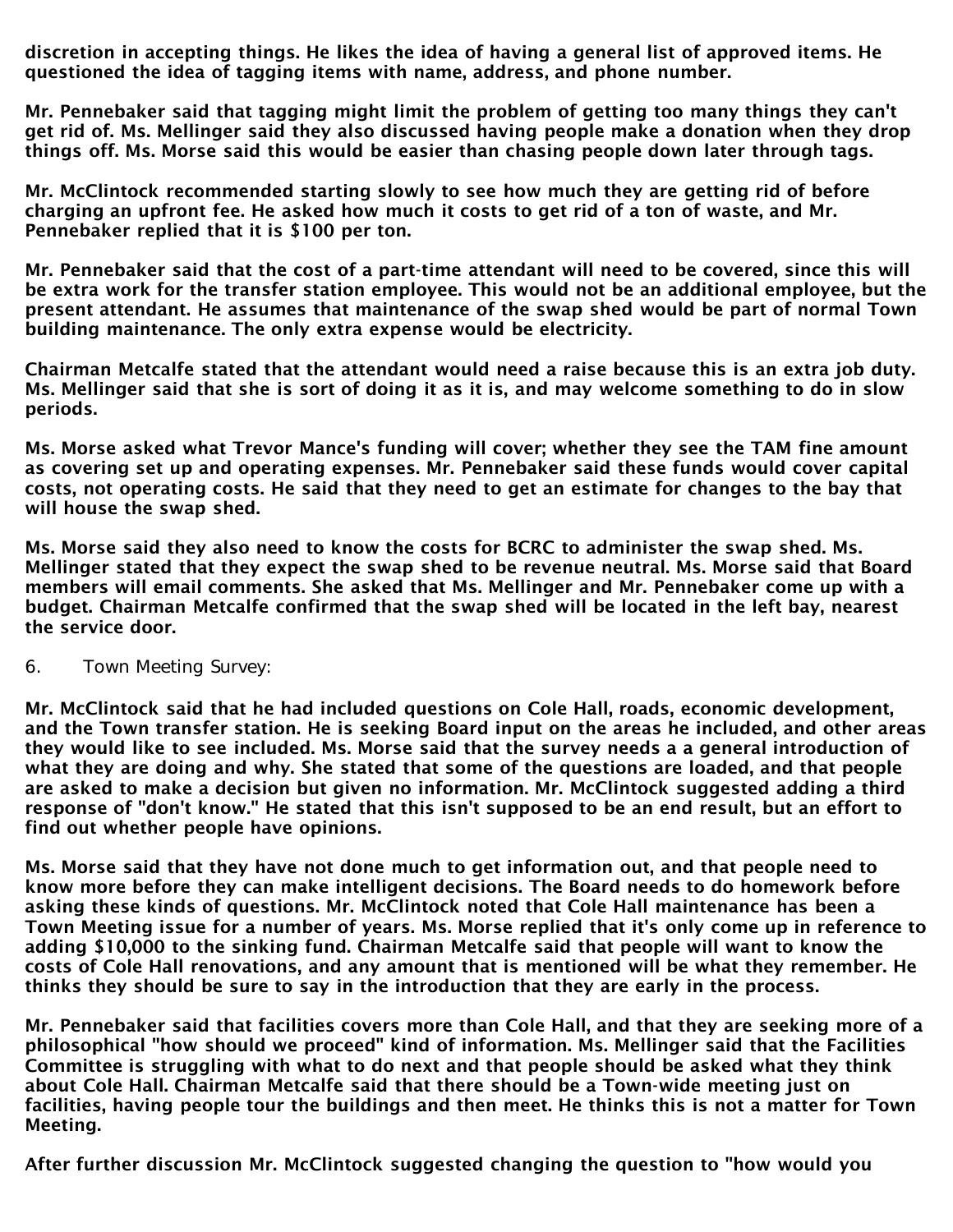describe the condition of Town facilities," with a list of facilities and a list of conditions, including "don't know." They could also ask if people would be willing to attend a meeting on facilities, and whether a report from the Facilities Committee would assist them in determining needs. Ms. Mellinger said that just doing a survey puts people in the frame of mind to being thinking about facilities.

Ms. Morse suggested that Mr. McClintock look at the Economic Development Committee (EDC) planning grant-funded survey for ideas on questions. She thinks some of his questions are loaded. He agreed to look at the EDC questions.

There was discussion on whether a question on preserving the rural character of the Town should be included. Ms. Mellinger said this is emphasized in the Town plan. Ms. Morse said it also came out in the survey, but that people also wanted appropriate businesses. She recommended that economic development questions be run by the EDC.

Mr. McClintock said that the question on development is not as critical, but that he would like feedback on 3b, which deals with factors to promote economic development. Ms. Morse said she agrees except for "lower property taxes," and Mr. McClintock said he would remove that.

Ms. Morse suggested handing out the survey at the polls instead of at Town meeting. Ms. Mellinger recommended making them available at the back of the room at Town Meeting, as well as at the polls. Chairman Metcalfe said that further suggestions should be emailed to Mr. McClintock by tomorrow.

Mr. Pennebaker stated that he thought the survey questions on the transfer station were slanted toward closing it, and that they should be more neutral. Ms. Morse and Ms. Mellinger said that people should know what is and is not paid for by fees. Ms. Mellinger noted that fees cover free recycling that can be used by all residents.

There was a discussion of survey question number five, which asks if voting on issues related to the water system should be limited to those using and paying for Town water. Ms. Morse said that water users are not the only beneficiaries. Mr. Pennebaker said that facilities like the school and fire station pay for their water. Ms. Morse stated that businesses are benefited, and this benefits the whole Town.

7. Town Meeting Presentation:

Chairman Metcalfe reported that he, Ms. Morse, and Mr. Chrostowsky had cleaned up the presentation and put the long range planning stuff up front. He said that Board members should read it and email suggestions.

Mr. McClintock said that he wants to add information on Ancient Roads, and will address that. Ms. Mellinger pointed out a figure that needs to be changed. She also asked about increasing font size so that people can read the slides more easily. Chairman Metcalfe said that additions and corrections need to go to Mr. Chrostowsky by Wednesday.

8. Other Business:

Mr. Pennebaker stated that there was an email from John Tiffany about a hazardous road condition. Mr. Chrostowsky said the area was sanded, but that the problem cannot be fixed until spring.

Mr. Pennebaker asked whether the Vermont League of Cities and Towns definition of decomposed budget applies to the Town budget and was told it does not.

Mr. Pennebaker said it looks like they have located an engineer for methane remediation. The